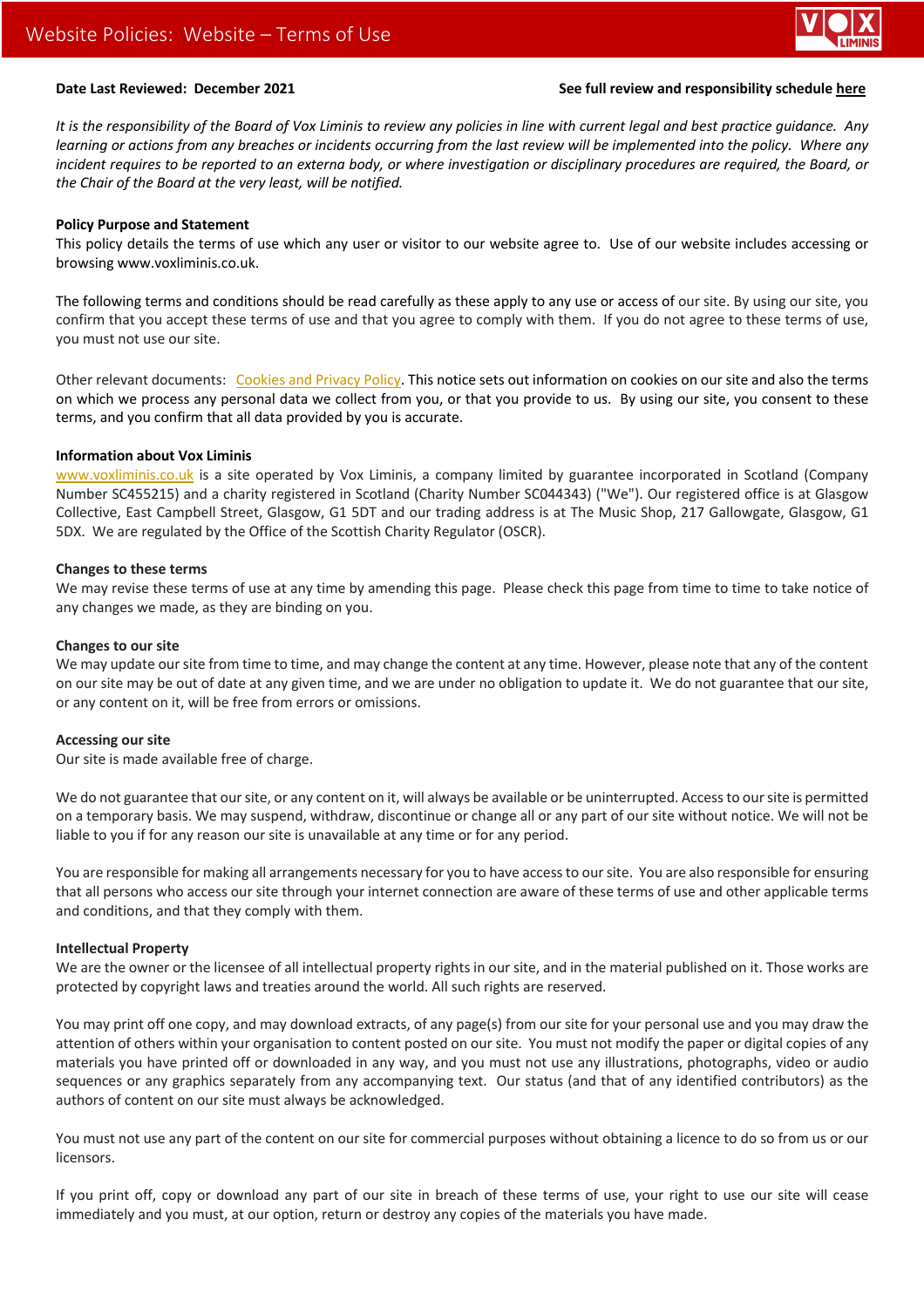# **Reliance on information**

The content on our site is provided for general information only. It is not intended to amount to advice on which you should rely. You must obtain professional or specialist advice before taking, or refraining from, any action on the basis of the content on our site. Although we make reasonable efforts to update the information on our site, we make no representations, warranties or guarantees, whether express or implied, that the content on our site is accurate, complete or up-to-date.

# **Liability Limitations**

Nothing in these terms of use excludes or limits our liability for death or personal injury arising from our negligence, or our fraud or fraudulent misrepresentation, or any other liability that cannot be excluded or limited by Scottish law.

To the extent permitted by law, we exclude all conditions, warranties, representations or other terms which may apply to our site or any content on it, whether express or implied.

We will not be liable to any user for any loss or damage, whether in contract, tort (including negligence), breach of statutory duty, or otherwise, even if foreseeable, arising under or in connection with:

- use of, or inability to use, our site; or
- use of or reliance on any content displayed on our site.

If you are a business user, please note that in particular, we will not be liable for:

- loss of profits, sales, business, or revenue;
- business interruption;
- loss of anticipated savings;
- loss of business opportunity, goodwill or reputation; or
- any indirect or consequential loss or damage.

If you are a consumer user, please note that we only provide our site for domestic and private use. You agree not to use our site for any commercial or business purposes, and we have no liability to you for any loss of profit, loss of business, business interruption, or loss of business opportunity.

We will not be liable for any loss or damage caused by a virus, distributed denial-of-service attack, or other technologically harmful material that may infect your computer equipment, computer programs, data or other proprietary material due to your use of our site or to your downloading of any content on it, or on any website linked to it.

We assume no responsibility for the content of websites linked on our site. Such links should not be interpreted as endorsement by us of those linked websites. We will not be liable for any loss or damage that may arise from your use of them

# **Viruses**

We do not guarantee that our site will be secure or free from bugs or viruses.

You are responsible for configuring your information technology, computer programmes and platform in order to access our site. You should use your own virus protection software.

You must not misuse our site by knowingly introducing viruses, trojans, worms, logic bombs or other material which is malicious or technologically harmful. You must not attempt to gain unauthorised access to our site, the server on which our site is stored or any server, computer or database connected to our site. You must not attack our site via a denial-of-service attack or a distributed denial-of service attack. By breaching this provision, you would commit a criminal offence under the Computer Misuse Act 1990. We will report any such breach to the relevant law enforcement authorities and we will co-operate with those authorities by disclosing your identity to them. In the event of such a breach, your right to use our site will cease immediately.

# **Linking to our site**

The following rules apply:

- You may link to our home page, provided you do so in a way that is fair and legal and does not damage our reputation or take advantage of it.
- You must not establish a link in such a way as to suggest any form of association, approval, or endorsement on our part where none exists.
- You must not establish a link to our site in any website that is not owned by you.
- Our site must not be framed on any other site, nor may you create a link to any part of it other than the home page.
- We reserve the right to withdraw linking permission without notice.
- The website in which you are linking must comply in all respects with the content standards set out in our Acceptable Use Policy.
- If you wish to make any use of content on our site other than that set out above, please contact admin@voxliminis.co.uk.